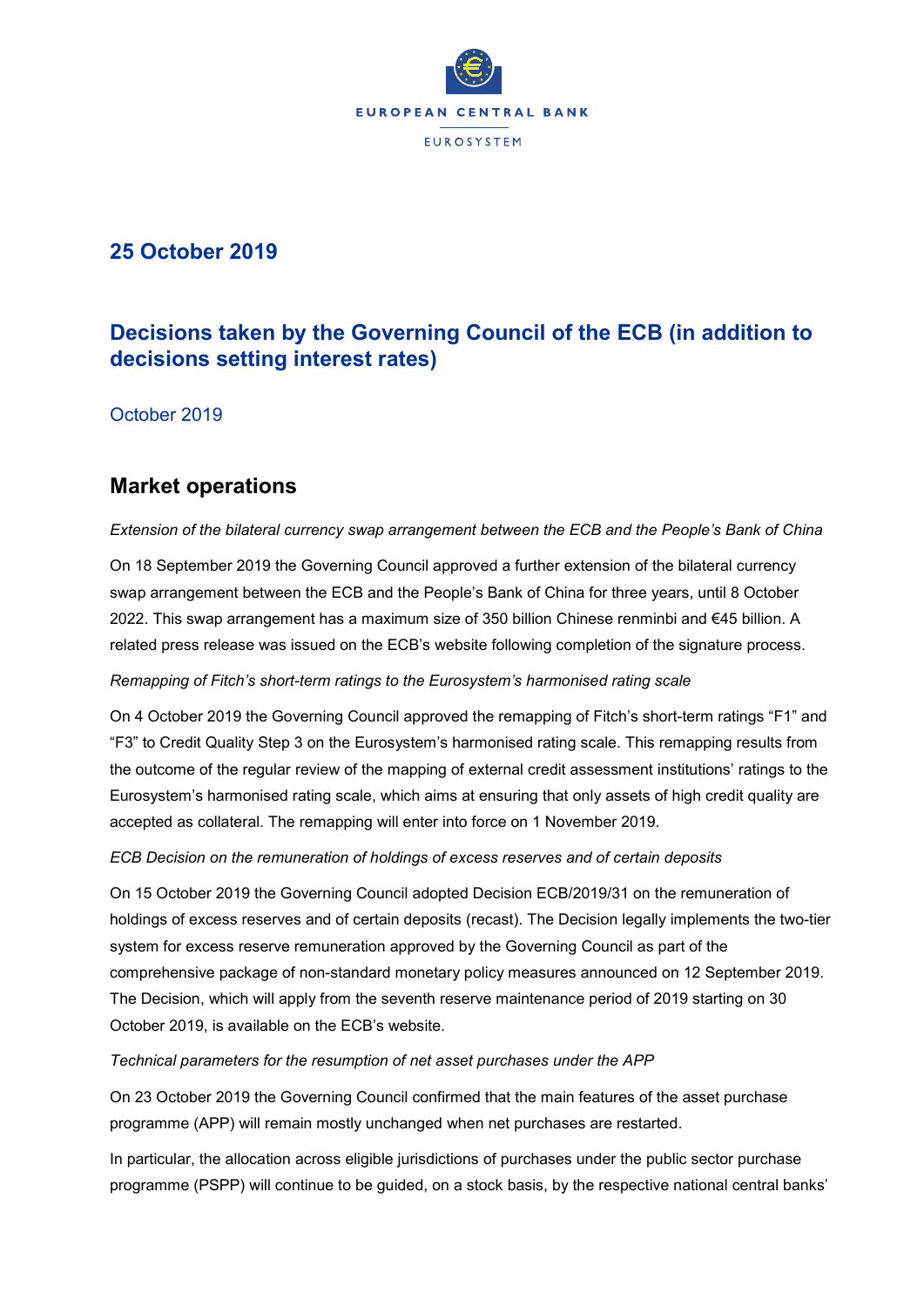subscription to the ECB's capital key, as amended over time. In addition, PSPP principal redemptions will normally be reinvested in the jurisdiction in which the repayments are made. As was done previously, PSPP reinvestments will be distributed over the year to allow for a regular and balanced market presence. The Governing Council also decided that purchases of marketable debt securities issued by international organisations and multilateral development banks will be conducted by fewer national central banks to simplify implementation and protect market functioning.

For the private sector purchase programmes, market capitalisation will continue to be the guiding principle for purchases and there are no changes to eligibility criteria.

# **Market infrastructure and payments**

### *Amending TARGET2 Guideline*

On 4 October 2019 the Governing Council adopted Guideline ECB/2019/30 amending Guideline ECB/2012/27 on a Trans-European Automated Real-time Gross settlement Express Transfer system (TARGET2). The amending Guideline covers requirements linked to the 2019 technical release which will be introduced in November 2019, in particular the enhancement of the contingency solution, as well as the introduction of a requirement for participants to provide proof of adherence to the TARGET2 endpoint security principles. The amending Guideline, which will apply from 17 November 2019, is available on the ECB's website.

# **Advice on legislation**

### *ECB Opinion on additional macroprudential tools for residential mortgages in Luxembourg*

On 27 September 2019 the Governing Council adopted Opinion CON/2019/34 at the request of the Luxembourg Ministry of Finance.

## **Corporate governance**

### *Interim Chair of the Information Technology Committee*

On 7 October 2019 the Governing Council appointed Mr Magi Clavé, Deputy Director General of the ECB's Directorate General Information Systems, as Interim Chair of the Information Technology Committee, with effect from 1 October 2019 until the end of March 2020.

### *Amendments to the Conditions of Employment for Staff of the European Central Bank*

On 9 October 2019 the Governing Council adopted Decision ECB/2019/NP30 amending the Conditions of Employment for Staff of the European Central Bank as regards sub-divisions of salary bands and additional selection criteria and Decision ECB/2019/NP31 amending Annex IIa of the Conditions of Employment for Staff of the European Central Bank. The amending Decisions enhance the ECB's talent management framework and introduce, in particular, mobility as an additional selection criterion for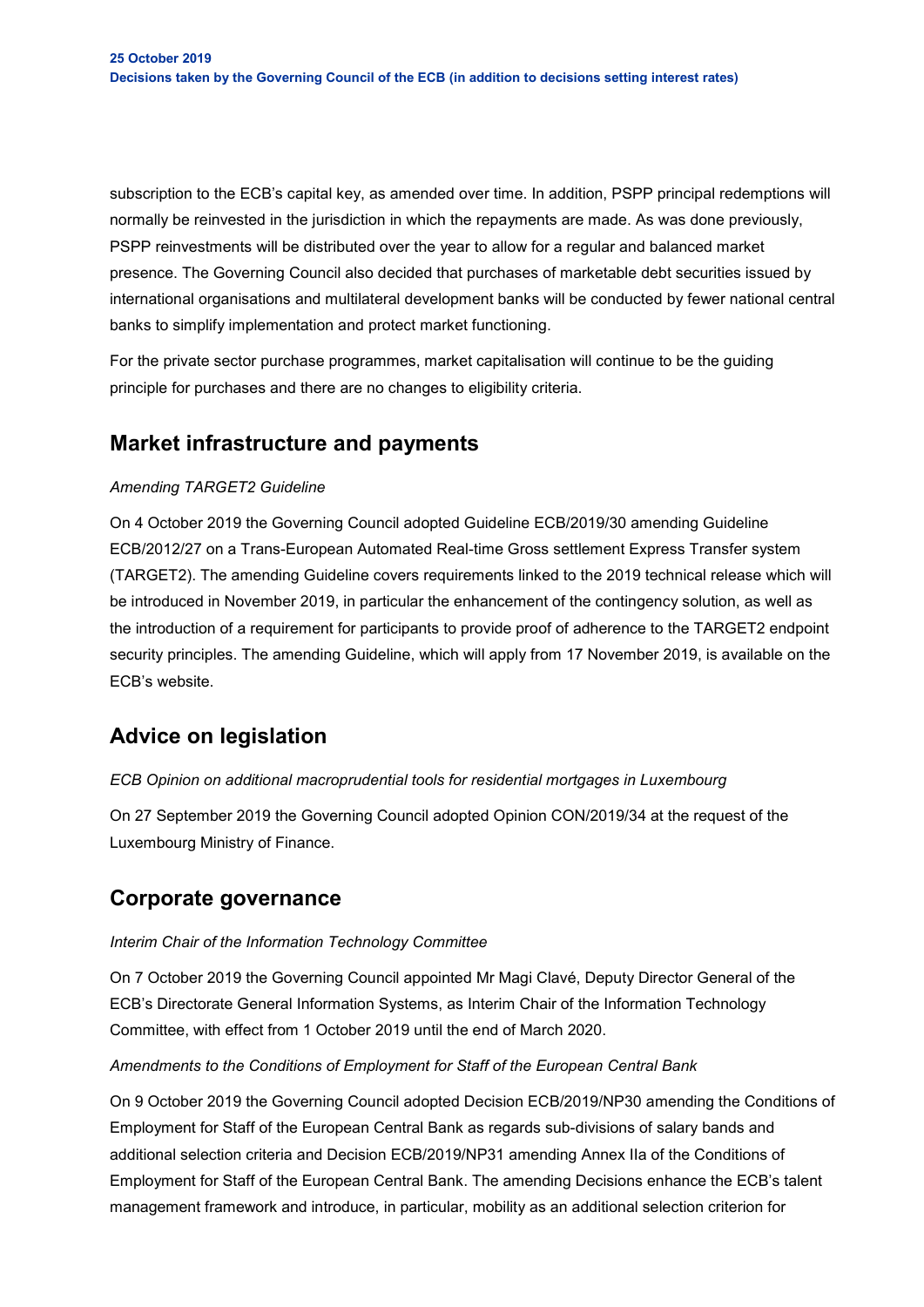promotion, sub-divisions within salary bands to allow for promotions within salary bands, and incentives to enhance the retention of Graduate Programme participants. The amending Decisions entered into force on 10 October 2019 and the Conditions of Employment are available on the ECB's website.

*Opinion of the Governing Council of the European Central Bank on a Council recommendation on the appointment of a member of the Executive Board of the European Central Bank*

On 23 October 2019 the Governing Council adopted Opinion CON/2019/35 at the request of the President of the European Council. A related press release is available on the ECB's website.

# **Statistics**

### *Amending ECB Regulation concerning statistics on the money markets*

On 27 September 2019 the Governing Council adopted Regulation ECB/2019/29 amending Regulation (EU) No 1333/2014 concerning statistics on the money markets. The amending Regulation, which enhances Annex IV on the minimum standards to be applied by the actual reporting population, is available on the ECB's website.

# **Banking supervision**

## *SSM supervisory priorities and SSM risk assessment for 2020*

On 30 September 2019 the Governing Council did not object to a proposal by the Supervisory Board to publish a summary of the SSM supervisory priorities and a summary of the SSM risk assessment for 2020. The summaries are available on the ECB's banking supervision website.

### *Results of the 2019 supervisory stress test*

On 2 October 2019 the Governing Council did not object to the report prepared by the Supervisory Board on the aggregate results of the 2019 liquidity stress test. The report concludes that the vast majority of banks directly supervised by the ECB have overall comfortable liquidity positions despite some vulnerabilities that require further attention. A related press release, together with the results, was subsequently published on the ECB's banking supervision website.

### *New process for the recognition of contractual netting agreements under Articles 295 to 298 of the CRR*

On 2 October 2019 the Governing Council did not object to a proposal by the Supervisory Board establishing a new process to be applied by the ECB for the recognition of contractual netting agreements under Articles 295 to 298 of the Capital Requirements Regulation (CRR). The new process, which was communicated to all significant institutions and is explained in a letter published in the "letters to banks" section of the ECB's banking supervision website, will apply from 10 November 2019.

*ECB decisions on the significance of supervised credit institutions*